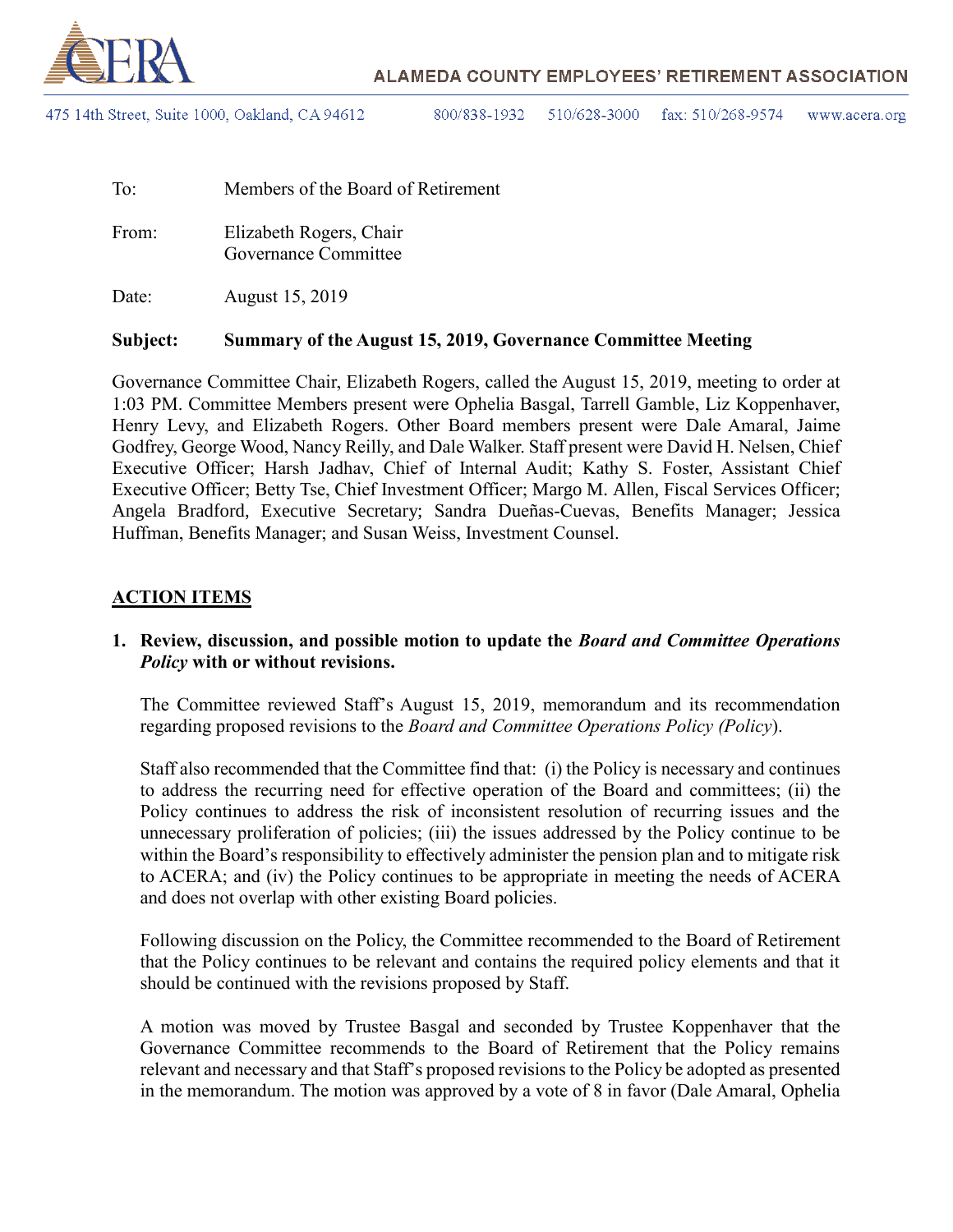Basgal, Tarrell Gamble, Jaime Godfrey, Liz Koppenhaver, Henry Levy, Elizabeth Rogers, and George Wood), 0 against, 0 abstaining.

### **2. Review, discussion, and possible motion to update the** *Board Policy Development Process* **with or without revisions.**

The Committee reviewed Staff's August 15, 2019, memorandum and its recommendation regarding proposed revisions to the *Board Policy Development Process*.

Staff recommended that the *Board Policy Development Process* is necessary and continues to address the recurring need for policy development and review. The *Board Policy Development Process* continues to address the risk of inconsistent resolution of recurring issues and the unnecessary proliferation of policies.

Following discussion, the Committee recommended to the Board of Retirement that the *Board Policy Development Process* continues to be relevant and contains the required policy elements and that it be continued with certain revisions proposed by Staff and the Committee.

In addition to the revisions proposed by Staff in its memorandum, the Committee recommended the following revisions: (1) striking the words "coordinated, consistent and thoughtful" from the second sentence in Section I ("Purpose" Section); (2) replacing the phrase, "and senior management in carrying out managerial or governance activities which" with "and are intended to" at Section II.A ("Guidelines" Section); (3) restoring paragraph C to Section III ("Policy Development") with details of how Staff shall identify the need for a Board policy to the relevant committee; and (4) adding language at Section IV ("Policy Review Process") to clarify that individual Trustee(s) can request that a Board policy be reviewed.

A motion was moved by Trustee Koppenhaver and seconded by Trustee Basgal that the Governance Committee recommends to the Board of Retirement that the *Board Policy Development Process* remains relevant and necessary and shall be updated, as recommended by the Committee and Staff. The motion was approved by a vote of 8 in favor (Dale Amaral, Ophelia Basgal, Tarrell Gamble, Jaime Godfrey, Liz Koppenhaver, Henry Levy, Elizabeth Rogers, and George Wood), 0 against, 0 abstaining.

## **3. Review, discussion, and possible motion to update the** *Board Elections Policy* **with or without revisions.**

The Committee reviewed Staff's August 15, 2019, memorandum on the *Board Elections Policy*  ("Policy"), which did not propose any changes to the Policy:

Staff recommended that the *Board Elections Policy* be affirmed without changes and that the Committee find that: (i) the policy continues to address the recurring need to elect members to the Board; (ii) the Policy continues to address the inherent risks involved in not having a